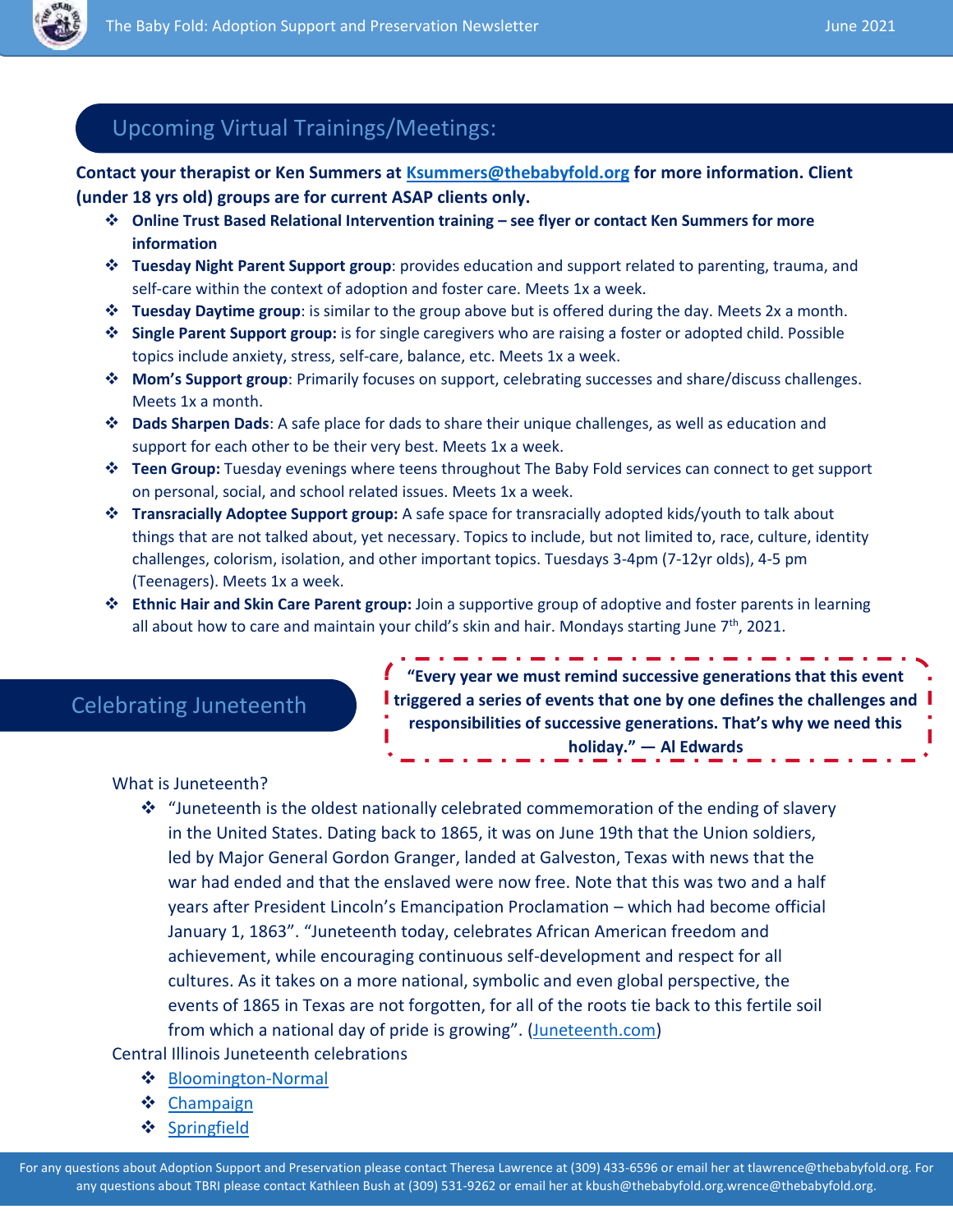



## **ONLINE TRUST-BASED RELATIONAL INTERVENTION®**

#### **INTRODUCTION AND OVERVIEW-JUNE 23, 2021 CONNECTING PRINCIPLES: UNDERSTANDING ATTACHMENT- JUNE 30TH & JULY 7 TH , 2021 EMPOWERING PRINCIPLES – JULY 14TH & 21ST, 2021 CORRECTING PRINCIPLES- JULY 28TH & AUG. 4TH, 2021 (PARTICIPANTS NEED TO ATTEND CONNECTION AND/OR EMPOWERMENT TO ATTEND CORRECTIONS) 1:00 PM – 4:00 PM**

**Trust-Based Relational Intervention® (TBRI®)** is a trauma-informed program for caregivers and professionals who work with children who "come from hard places." TBRI® is designed to meet the basic relationship and developmental needs of these children, as well as the needs of the adults who seek to help them heal, learn, and grow.

These classes will:

- 1. Provide an introduction and overview of TBRI®
- 2. Explore the three TBRI® core principles: Empowering, Connecting, and Correcting.
- 3. Provide participants with insight into the connection between a child's trauma history and their long-term development.
- 4. Enhance participants' understanding of how to interpret a child's behaviors and respond in a manner that strengthens relationships and attachment.
- 5. Create a framework for the practical application of TBRI® concepts and strategies across settings.
- 6. Examine what secure attachment looks like between children and caregivers.
- 7. Teach helpful ways to build and strengthen deep emotional connections with children who come from "hard places."
- 8. Enhance participants' understanding of how children's behaviors can be impacted by their attachment histories.
- 9. Explore how each caregiver's own attachment history influences the way we parent and care for children.
- 10. Explore in depth the concept of felt safety and how felt safety impacts emotional regulation and behaviors in children.
- 11. Enhance understanding about the physiological (internal) roots of children's behavior as they relate to sensory needs, hydration, and blood glucose levels.
- 12. Enhance understanding about the ecological (external) factors that also influence children's behaviors.
- 13. Develop strategies for meeting the physiological and ecological needs of our children in order to create felt safety and empower them to be successful.
- 14. Lay foundation for understanding how to balance structure and nurture during interactions with children.
- 15. Enhance understanding of the TBRI® IDEAL Response© and Levels of Response™.
- 16. Explore application of Correcting Principles in a way that strengthens felt safety and emotional connection while successfully changing negative behaviors.

[Purvis, K., Cross, D.R, & Hurst, J.R. (2012)]

Training will begin at 1:00 pm and will end by 4:00 pm each Wednesday starting June 23, 2021.

Training Location: Online through a Zoom link provided after you have registered with Ken.

To register, please contact Ken Summers at [ksummers@thebabyfold.org.](mailto:ksummers@thebabyfold.org) If you have any additional questions, please call Ken at (309) 532-3281. **This online training is free, but advance registration is required.** Seating is limited.

Interested Participants: Parents (Caregivers), Teachers, Mentors, Counselors, Juvenile Justice Providers, Case Workers and other Caring Professionals. This is not a train the trainers training.

References:

Purvis, K., Cross, R.R., & Hurst, J.R. (2012). *Trust-Based Relational Intervention: TBRI® Introduction and Overview* [Instructor Workbook]. Fort Worth, TX: TCU Institute of Child Development.